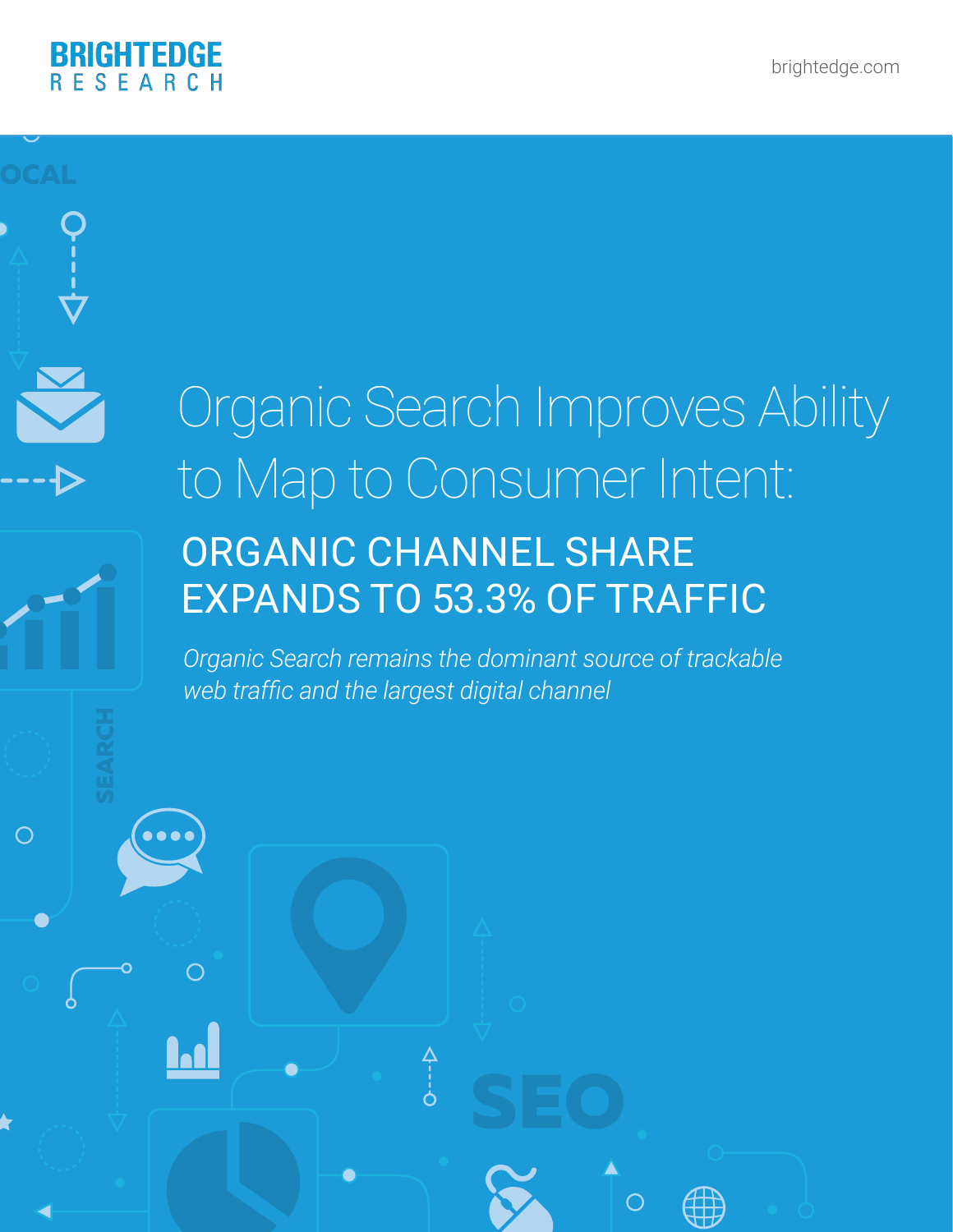## At a Glance

# Organic and Paid Search together dominate website traffic



of traffic increased to 53.3% on average across industries



In B2B Combined Search averages 76% of traffic



Organic Search share<br>
of traffic increased to<br>
53.3% on average across<br>
industries<br>
industries<br>
(<br> **B2B Companies generate**<br>
2X more revenue from<br>
Organic Search than any<br>
other channel<br>
the channel<br>
other channel<br>
shitEdg B2B Companies generate 2X more revenue from Organic Search than any other channel

Organic Search usage and share is outpacing growth in other channels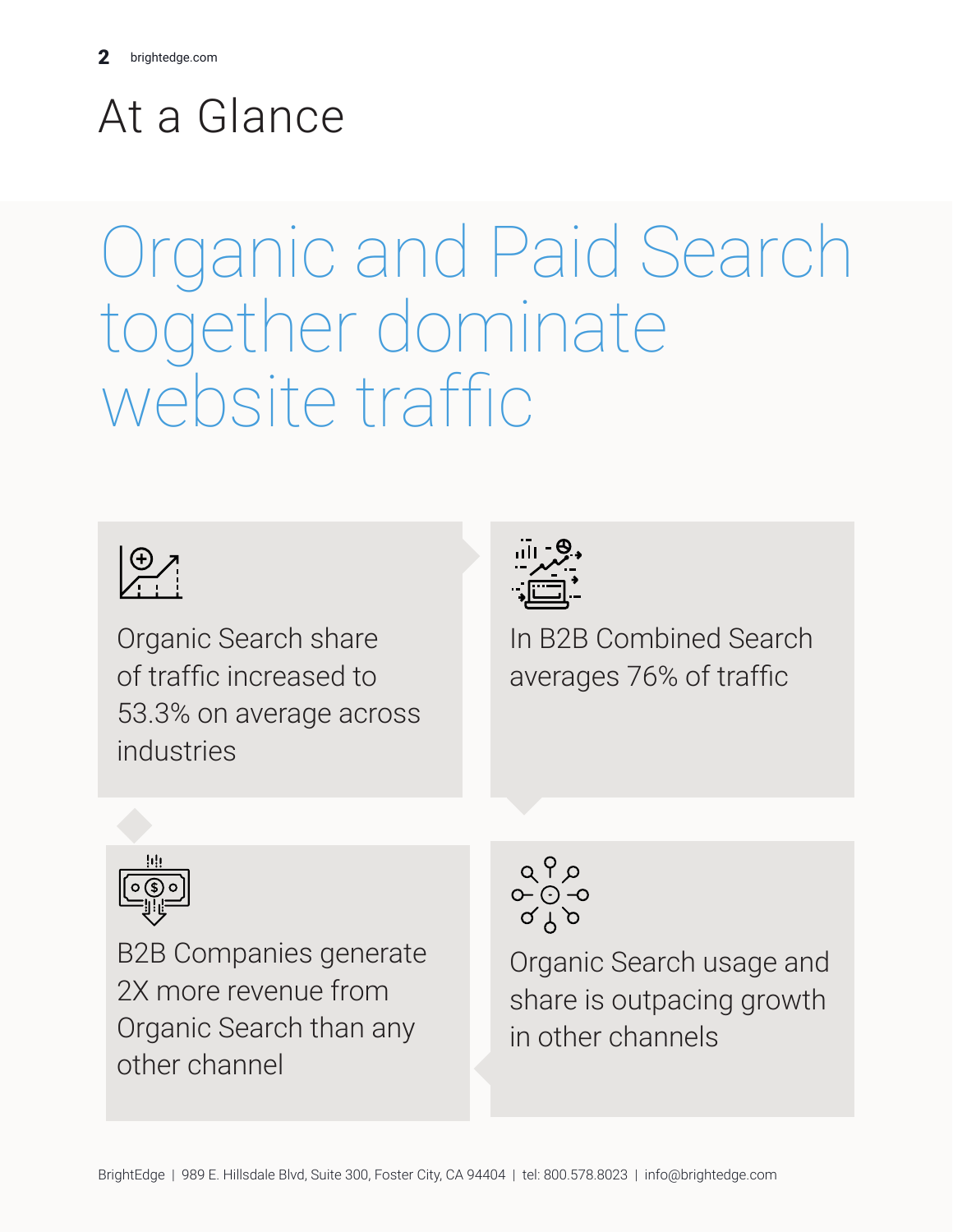## Introduction

New BrightEdge Research unveiled findings on the performance of Organic and Paid Search as a marketing channel. The strength of search marketing - Organic Search and Paid Search - is clear.



#### **Visualizing Search's Dominant Channel Share**

BrightEdge Research found that Organic and Paid Search dominate websites' traffic in 2019 - **68%** of all trackable website traffic is sourced from Organic and Paid Search, vastly exceeding all other channels, including Display and Social Media. The Organic Search figure at **53%** is up from the 51% found in the 2014 research, the first year that BrightEdge Research conducted the analysis.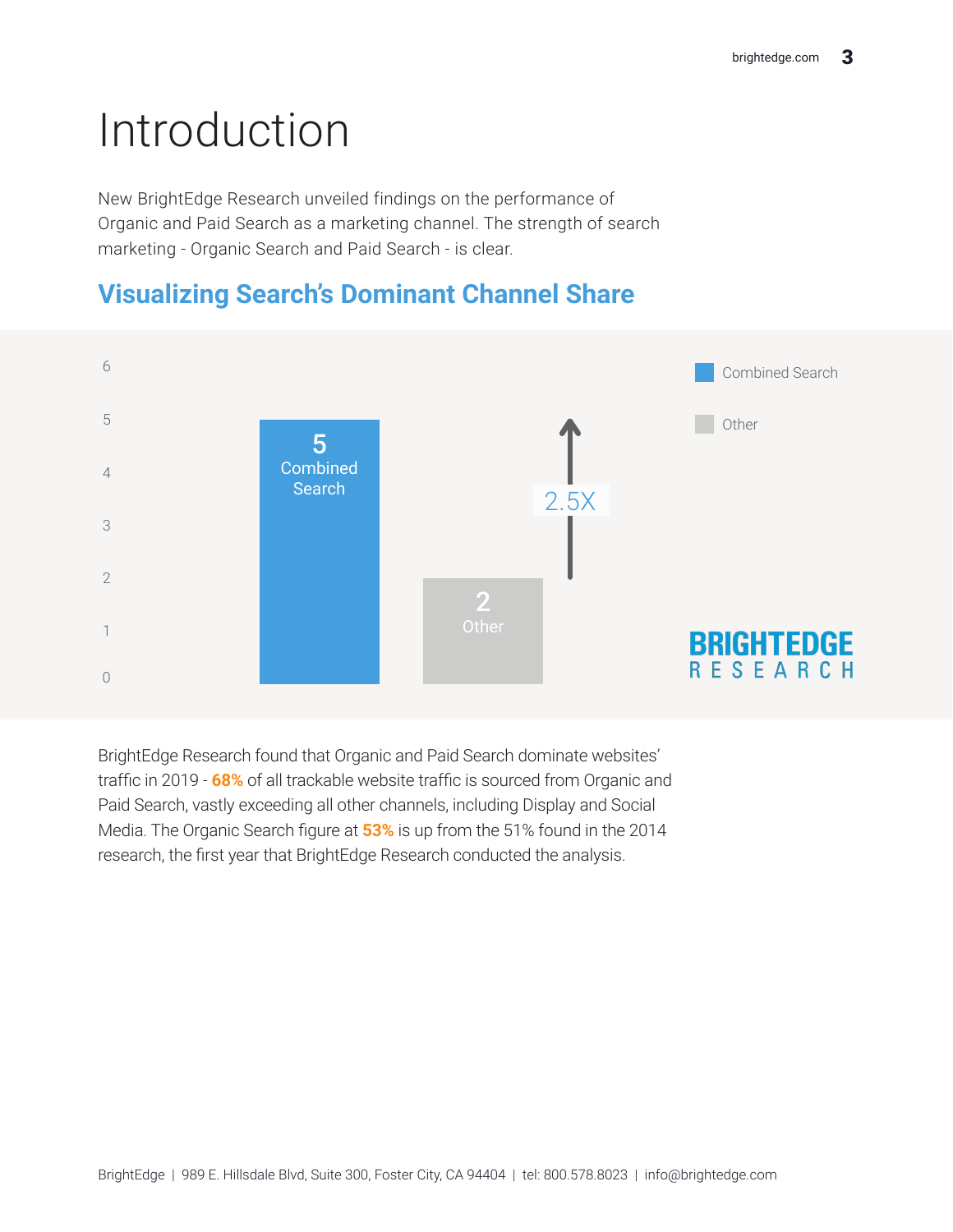

### **Visualizing Search's Dominant Channel Share**

### Organic Continues to Dominate

Organic Search remains the dominant source of trackable web traffic and in the dominant position as a channel. Paid Search continues to grow. Organic Social Media is flat since 2014 at 5%, and though ubiquitous, contributes on average **1/3** as much traffic as Paid Search and just **1/11** as much as Organic Search.

Despite several seismic shifts in consumer behavior, the rise of mobile search, and the dramatic changes to the Search Engine Results Page (SERP) layouts, including Local 3-Pack, Knowledge Graphs, Videos, and Quick Answers, which push more organic searches below the fold, Organic Search is the channel that delivers the most traffic to web sites by a wide margin.

Despite several seismic shifts in consumer behavior... Organic Search is the channel that delivers the most traffic to web sites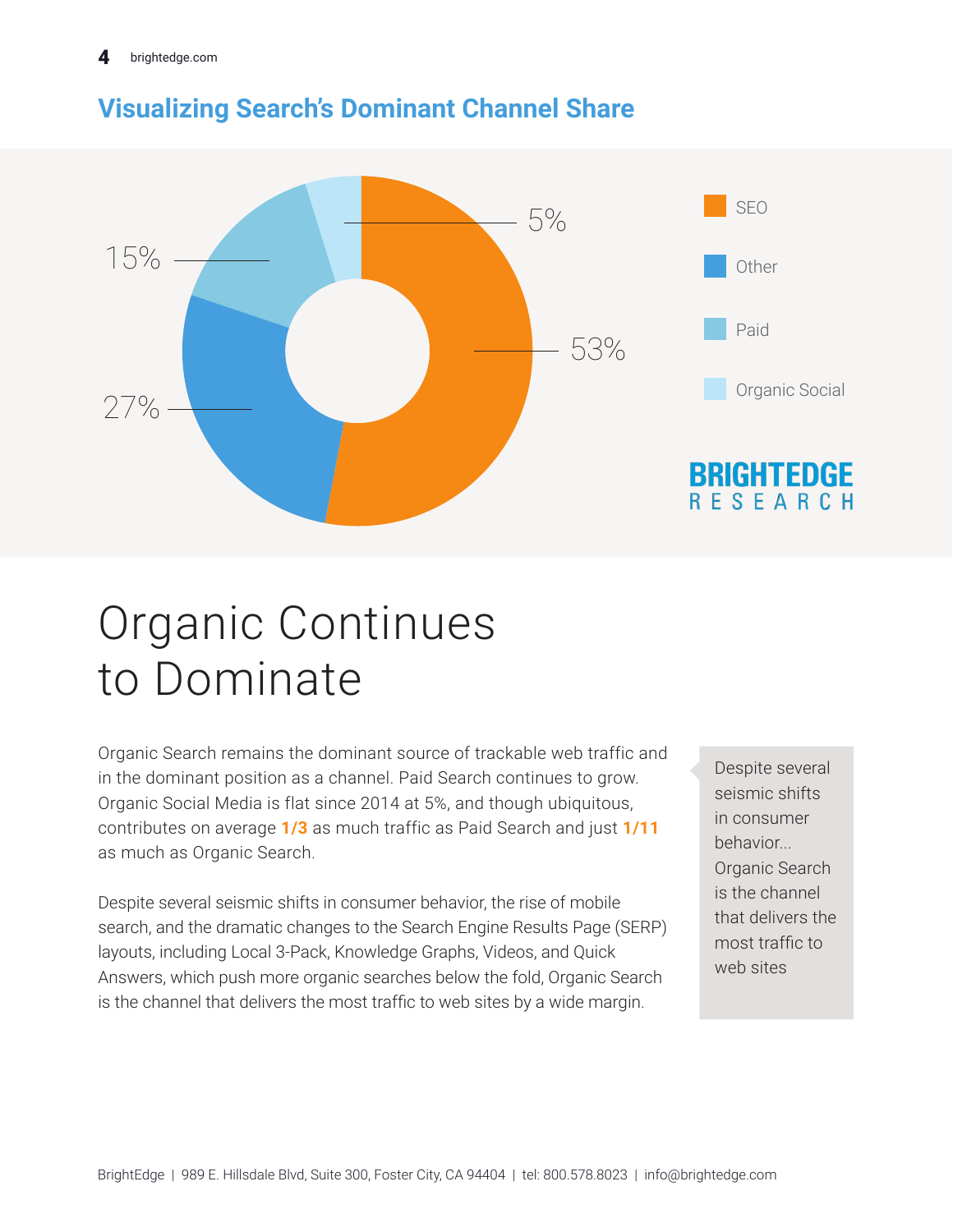### **B2B Combined Search Traffic Is** 76% **of Trackable Traffic**

| <b>Vertical Segments</b> | Avg<br><b>Organic Visits</b> | Avg Other<br><b>Channel Visits</b> | Avg Paid<br><b>Search Visits</b> | Avg<br><b>Social Visits</b> |
|--------------------------|------------------------------|------------------------------------|----------------------------------|-----------------------------|
| Retail & eCommerce       | 41.0%                        | 23.2%                              | 23.6%                            | 5.1%                        |
| Media & Entertainment    | 53.0%                        | 32.7%                              | 6.2%                             | 8.2%                        |
| B <sub>2</sub> B         | 64.1%                        | 20.6%                              | 12.3%                            | 3.0%                        |
| Technology               | 59.8%                        | 27.8%                              | 9.7%                             | 2.7%                        |
| Travel & Hospitality     | 41.4%                        | 30.7%                              | 23.4%                            | 4.6%                        |
| Average                  | 53.3%                        | 27.0%                              | 15.0%                            | 4.7%                        |



### Channel Share of Revenue Share Within Industry Cluster

In terms of revenue results, Organic Search is also the largest channel at 44.6%, but here the difference from the other channels is less dramatic. This could be due to the fact that Organic Search plays a major role in the initial discovery process where people explore solutions to a need. People may be more likely to use other channels when they have a better understanding of the problems, solutions, and providers available.

In terms of revenue results, Organic Search is also the largest channel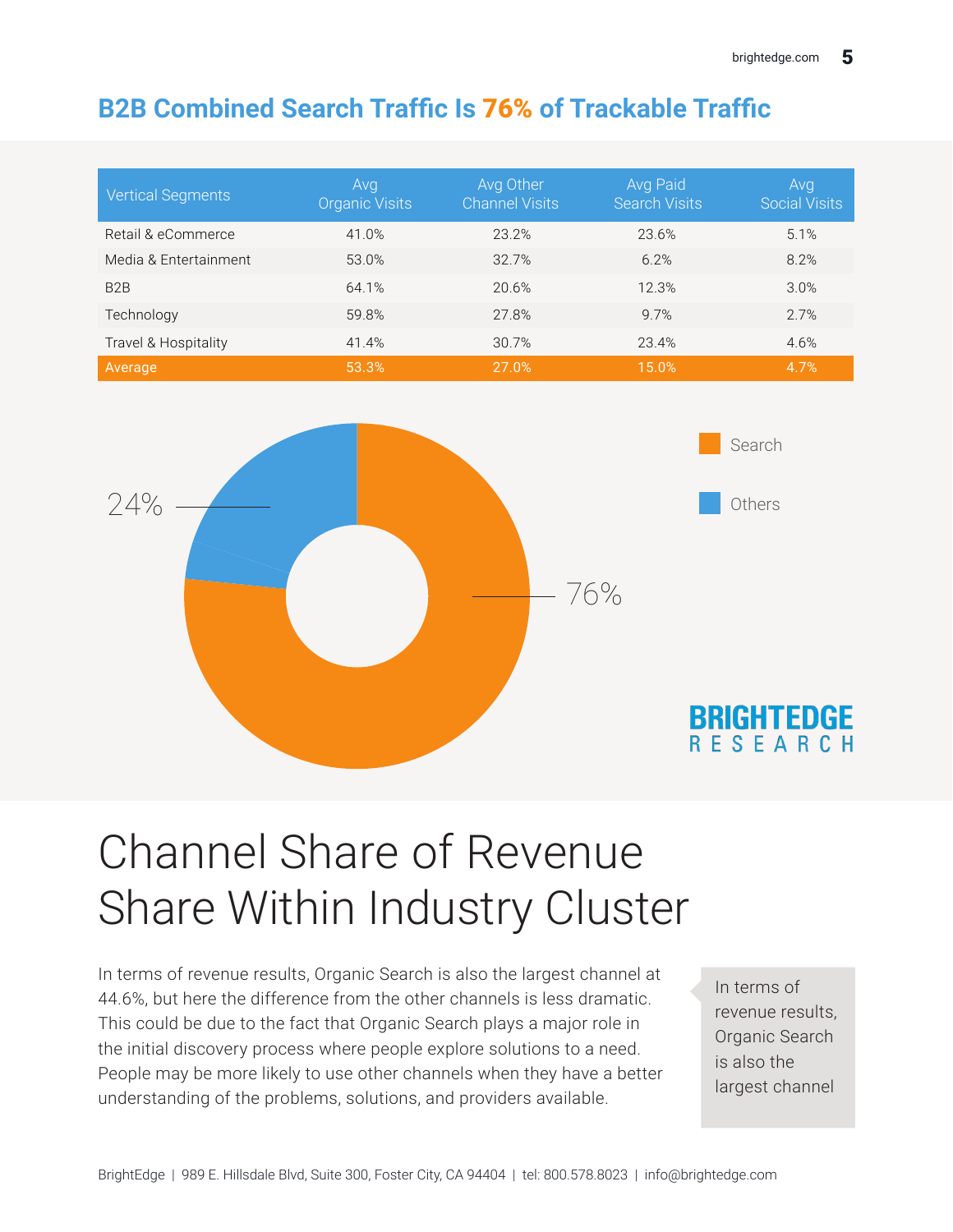#### **B2B & Technology Companies Generate 2X More Revenue From Organic Search than Other Channels**

| <b>Vertical Segments</b> | Avg of Organic<br>Share of Revenue | Avg of Other<br>Share of Revenue | Avg of Paid Search<br>Share of Revenue | Avg of Social<br>Share of Revenue |
|--------------------------|------------------------------------|----------------------------------|----------------------------------------|-----------------------------------|
| Retail & eCommerce       | 36.4%                              | 32.2%                            | 30.2%                                  | 1.2%                              |
| Media & Entertainment    | 34.7%                              | 25.8%                            | 38.9%                                  | 0.7%                              |
| B <sub>2</sub> B         | 52.7%                              | 23.4%                            | 22.9%                                  | 0.9%                              |
| Technology               | 58.8%                              | 29.4%                            | 11.7%                                  | 0.2%                              |
| Travel & Hospitality     | 40.6%                              | 23.8%                            | 34.2%                                  | 1.4%                              |
| Average                  | 44.6%                              | 26.2%                            | 27.6%                                  | 0.9%                              |

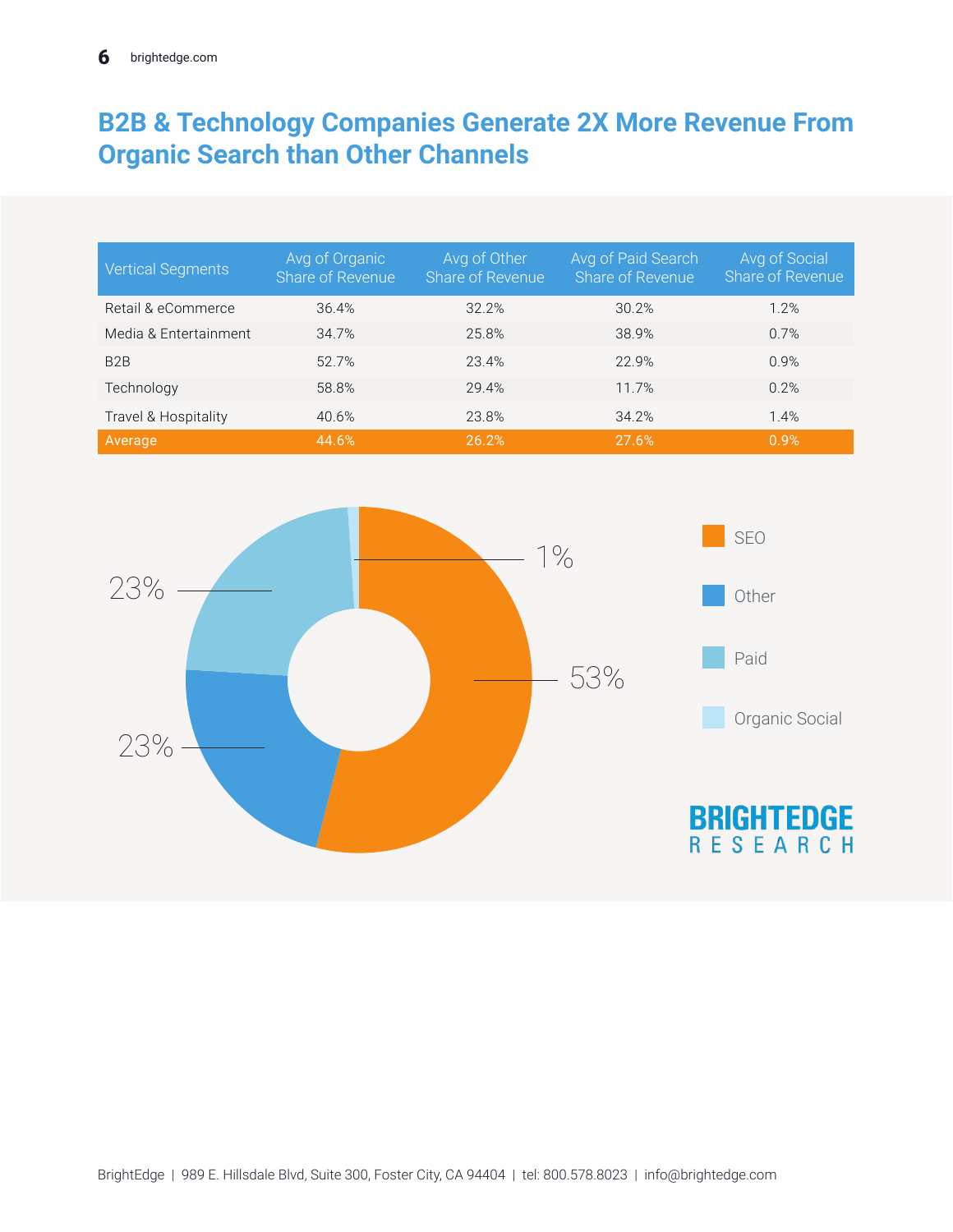### Why Did Organic Search Grow Share?

Over the last 5 years Google has invested significantly in enhancing the user experience by providing increasingly accurate and relevant search results and at the same eliminating from the SERPs distracting intermediaries using techniques that attempt to game the Google algorithm. With the advent of Google's RankBrain, its ability to map Internet content to search query intent has improved even further. As a result, consumers trust Google and rely on it even more and are using at a rate that exceeds the growth of display and organic social.

The market appears to have shifted share away from Display in favor of Paid Search and Organic Search.

**Consumers** trust Google and rely on it even more and are using at a rate that exceeds the growth of display and organic social



Fraud has become an increasing concern in Display with some estimates of fraudulent impressions and clicks at **48%**, according to MediaPost .



Fortune reports Facebook eliminated a staggering **2.2 billion dubious bot accounts** in 2019 alone.

Yet, Google and YouTube top the Morning Consult list as a **most-loved brands** and are a highly trusted and favored brand among consumers who rely on them more.



The Internet Advertising Bureau (IAB) estimates **fraud at over \$8 billion annually**.



owned media channel. The Growth Marketing movement has increased emphasis on earned and owned media and away from paid. And SEO is far and away the largest earned/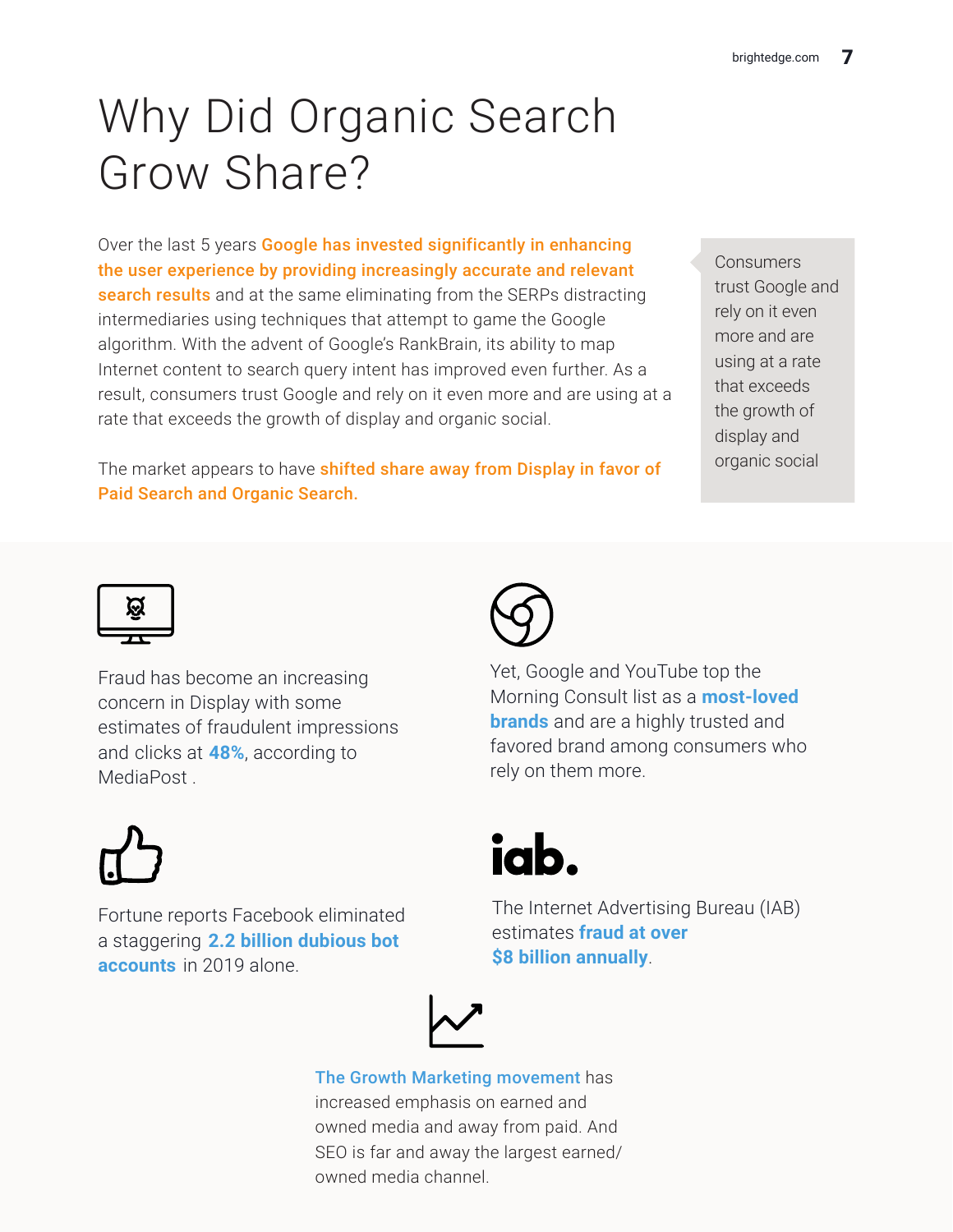### What Does this Mean for Marketers?

Organic and Paid Search continues to dominate website traffic for nearly every industry. However, more and more changes in the search landscape are on the horizon that will impact organic traffic if marketers are not prepared. Marketers will need a full suite of technology to stay ahead of those changes in the marketplace.

Below are some of the major changes the marketers must prepare for in the coming months.



**Content Marketing.**

It is working extremely well to attract web site visitors and future customers.



**Smarter Content.** 

Companies need to focus on content that is 1) Discoverable, 2) Optimized, 3) Measurable and 4) Profitable.



#### **Access to the Best Data.**

SEO requires rich, relevant, real-time data. Without it, marketers may be unable to keep pace with changes in the market, consumer presences and competitive pressures.

**Establish the Baseline.** Every organization must have a comprehensive single system of reporting for the organic search channel.

**SERPs, Visibility, and Keyword Prioritization.** As SERP layouts evolve, marketers must understand the relationship between position, visibility, and traffic. Choosing the right keywords relative to the range of SERP layouts becomes more important than ever.